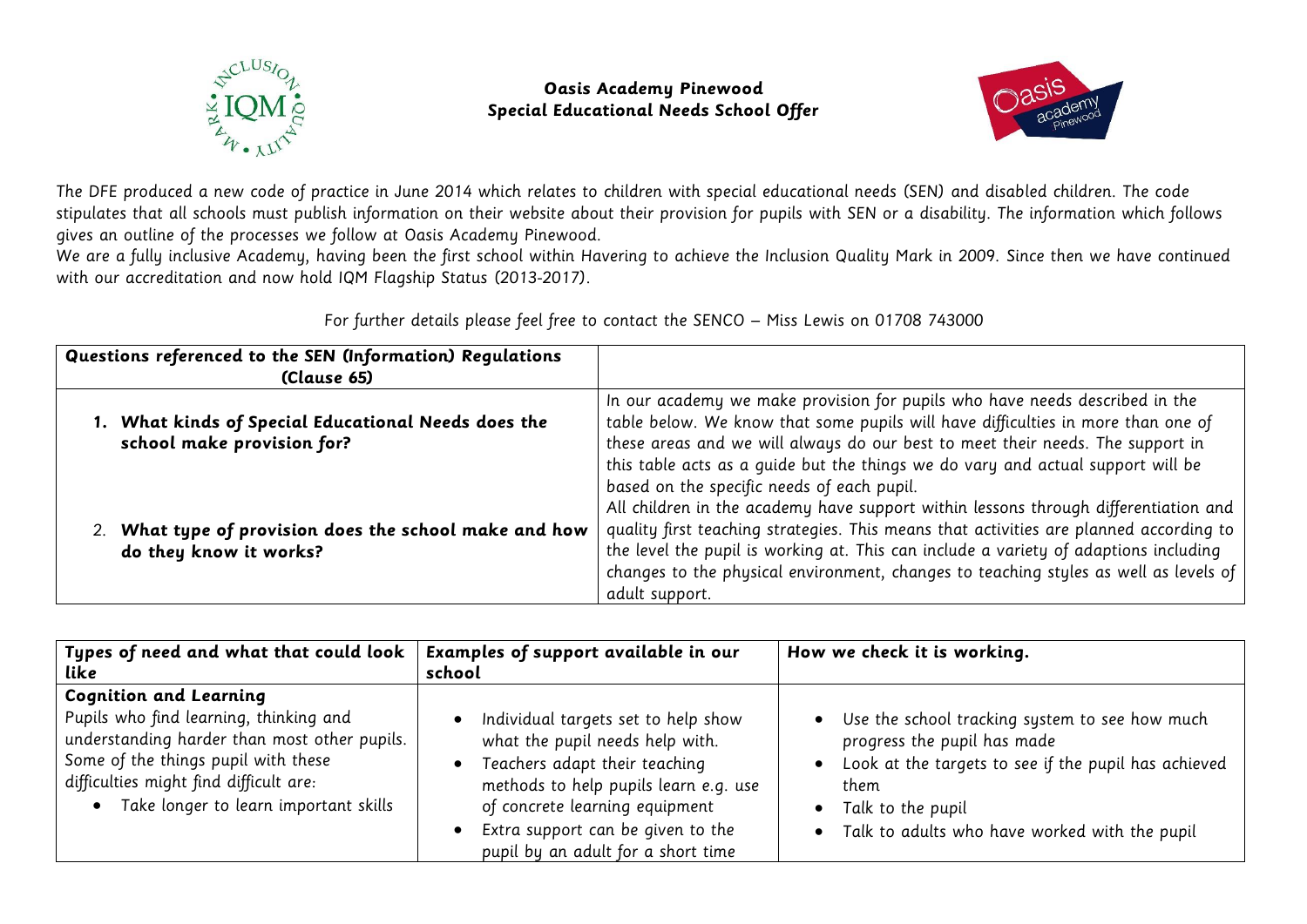| Find it difficult to remember things<br>such as the important words for<br>reading and times tables<br>Find it hard to understand how to<br>use letter sounds to read and spell<br>words<br>May need more time to think about<br>their answers                                                                                                                                                                                                                                                                                                                                                                                                     | during the day to support them learn<br>skills e.g. overlearning of new<br>vocabulary before a new topic<br>Extra support can be given in a small<br>group by an adult to help the pupil<br>learn the things they are finding<br>difficult e.g. Booster groups and<br>setting for Letters and Sounds and<br>Maths<br>Access to specialist support from a<br>teacher or other professional.                                                                                                                                                                                                                                                                                                                                                                 | Have meetings with other staff in school to talk<br>about how the pupil is learning<br>Talk to parents<br>Ask for other professionals to work with the pupil<br>to check the progress being made.                                                                                                  |
|----------------------------------------------------------------------------------------------------------------------------------------------------------------------------------------------------------------------------------------------------------------------------------------------------------------------------------------------------------------------------------------------------------------------------------------------------------------------------------------------------------------------------------------------------------------------------------------------------------------------------------------------------|------------------------------------------------------------------------------------------------------------------------------------------------------------------------------------------------------------------------------------------------------------------------------------------------------------------------------------------------------------------------------------------------------------------------------------------------------------------------------------------------------------------------------------------------------------------------------------------------------------------------------------------------------------------------------------------------------------------------------------------------------------|----------------------------------------------------------------------------------------------------------------------------------------------------------------------------------------------------------------------------------------------------------------------------------------------------|
| Social, emotional and mental health<br>difficulties<br>Pupils who find it difficult to manage their<br>emotions and behaviour in a way that affects<br>their daily life.<br>Some of the things pupils with these<br>difficulties might find difficult are:<br>Following rules set by others<br>Sitting still for very long<br>Listening to and follow instructions<br>$\bullet$<br>Understanding how they are feeling<br>$\bullet$<br>Making friends<br>$\bullet$<br>Dealing with their difficulties in a way<br>$\bullet$<br>that does not cause harm to<br>themselves or others<br>Taking responsibility for the things<br>$\bullet$<br>they do. | Individual targets set to help show<br>what the pupil needs help with<br>Instructions may be broken down for<br>pupils to follow<br>Timers are used to increase levels of<br>concentration and is linked to positive<br>praise<br>Circle times are used in classrooms for<br>discussion points<br>Buddy systems are set up during<br>lunch and playtimes<br>Self-help charts are used to encourage<br>independence<br>Individualised support systems put in<br>place e.g. work stations and visual<br>timetables<br>Extra support can be given in a small<br>group by an adult to help the pupil<br>learn about how to help themselves<br>Extra support can be given to the<br>pupil by an adult for a short time<br>during the day to let them talk about | Observations of the pupil to see if they are coping<br>better in school.<br>Talk to the pupil or young person<br>Talk to adults who have worked with the pupil<br>Talk to parents<br>Referral to CAMHS<br>Referral to Behavioural Support Unit and/or gain<br>advice from Behavioural Support Unit |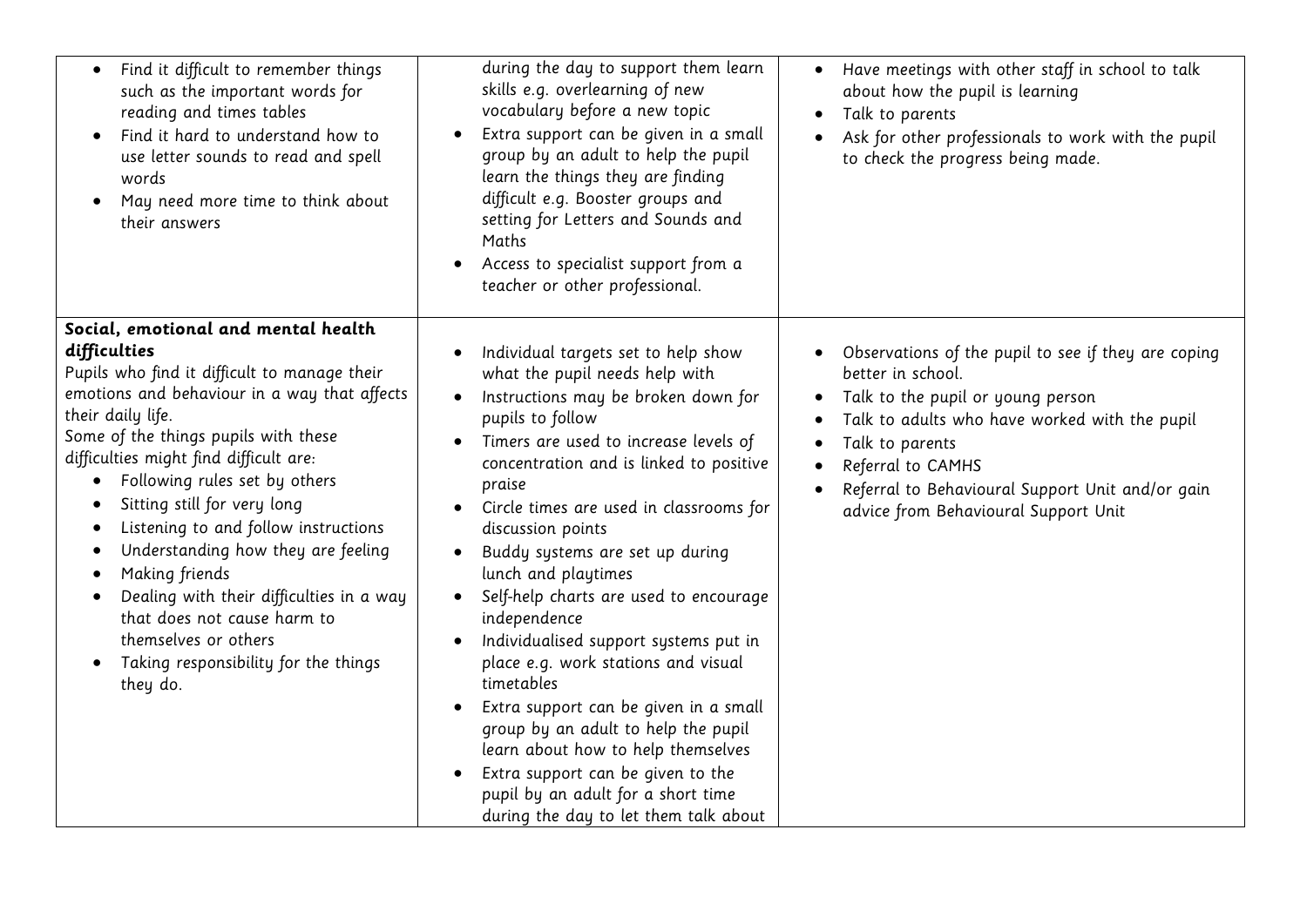| Communication and Interaction                                                                                                                                                                                                                                                                                                                                                                                                                                                                                                                                                                                                                                                                                         | the things that upset them in our<br>'Chat and Chill room'.<br>Use Home/School book<br>Pupil invited to attend 'Smartmoves'<br>club intended to promote social skills<br>Get advice from professionals and<br>specialist staff trained in school to<br>give advice to adults working with<br>the pupil                                                                                                                                                                                                                                                                                                                                                                                                                                                                                                                                                       |                                                                                                                                                                                                                                                           |
|-----------------------------------------------------------------------------------------------------------------------------------------------------------------------------------------------------------------------------------------------------------------------------------------------------------------------------------------------------------------------------------------------------------------------------------------------------------------------------------------------------------------------------------------------------------------------------------------------------------------------------------------------------------------------------------------------------------------------|--------------------------------------------------------------------------------------------------------------------------------------------------------------------------------------------------------------------------------------------------------------------------------------------------------------------------------------------------------------------------------------------------------------------------------------------------------------------------------------------------------------------------------------------------------------------------------------------------------------------------------------------------------------------------------------------------------------------------------------------------------------------------------------------------------------------------------------------------------------|-----------------------------------------------------------------------------------------------------------------------------------------------------------------------------------------------------------------------------------------------------------|
| Pupils who find it difficult to interact with the<br>people and world around them.<br>Some of the things pupils with these<br>difficulties might find difficult are:<br>Talking to other adults and or pupils,<br>$\bullet$<br>especially when in a group.<br>Talking about a topic they haven't<br>$\bullet$<br>chosen to talk about.<br>Making or keeping friends.<br>Following rules made by someone<br>else.<br>Dealing with changes in the way they<br>usually do things.<br>Dealing with noises, smells or other<br>$\bullet$<br>sensations around them.<br>Saying the things they are thinking<br>$\bullet$<br>Understanding what other people<br>mean when they are talking.<br>Sensory and/or physical needs | Teachers change their teaching<br>methods to help pupils learn and may<br>use specialised techniques e.g.<br>Makaton and PECs<br>Speech Link and Language Link<br>assessments are carried out in<br>Reception to assess/highlight any<br>needs<br>Speechlink and Language Link<br>assessments used for other pupils in<br>the school where a need is identified<br>Use support programmes (delivered<br>by a specialist TA) especially made to<br>help the pupil to build communication<br>and interaction skills e.g. Time to Talk<br>Program<br>Use things in the classroom to help<br>the pupil understand or deal with<br>things that are happening (for<br>example visual timetables, task<br>boards, social stories)<br>Get advice from professionals and<br>specialist staff trained in school to<br>give advice to adults working with<br>the pupil. | Observations of the pupil to see if they are<br>communicating or interacting differently.<br>Look at the targets set to see if the pupil has<br>achieved them.<br>Talk to the pupil<br>Talk to adults who have worked with the pupil.<br>Talk to parents. |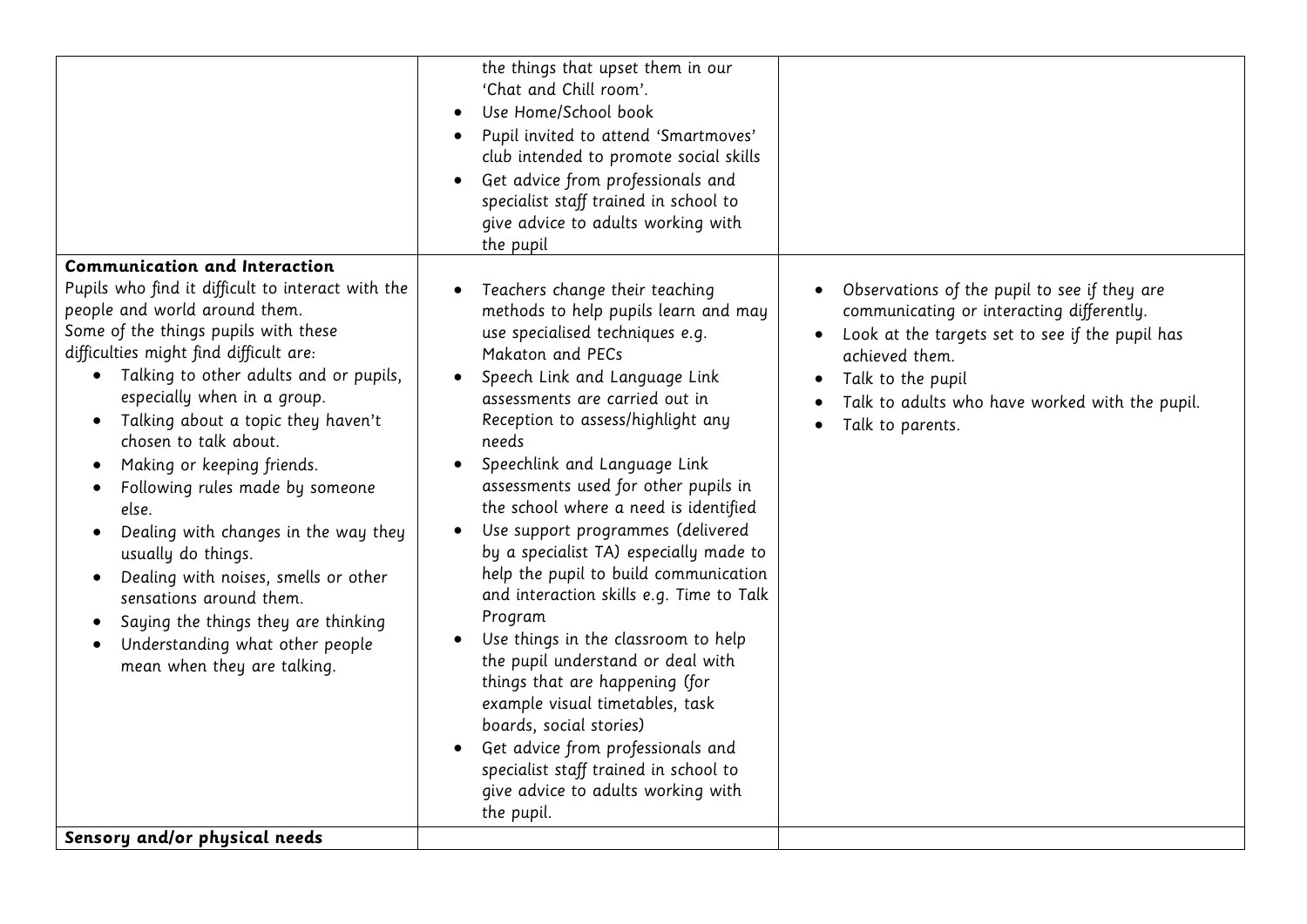| Pupils who have a disability that may make<br>it difficult for them to manage their everyday<br>life without changed or support.<br>This may be because of hearing or visual<br>difficulties, physical disabilities or other<br>medical needs.<br>Some of the things pupils with these<br>difficulties might find difficult are:<br>Hearing what others in the classroom<br>or school setting are saying.<br>Reading words on books, worksheets<br>or whiteboards that are not made<br>bigger or changed to help them.<br>Moving around without the aid of a<br>walking aid or wheelchair.<br>Using pencils, scissors, knives and<br>forks and other things that we need<br>to use without changes or support.<br>Taking medication without adults<br>helping them. | Professional advice from specialist<br>staff<br>Physiotherapy<br>Support from Learning Support<br>Services such as the hearing or visual<br>impairment or physical disability<br>teams<br>Specialist equipment<br>Adaptations to the school<br>environment where possible<br>Using larger print, different fonts or<br>different coloured paper if necessary<br>Adapting classroom or position of<br>classroom to ensure accessible for all<br>Administration of medication in<br>accordance with Medicines in School<br>Policy and any individual HCPs | Monitoring that the pupil has full access to a broad<br>and varied curriculum<br>Observations of the pupil within the school<br>$\bullet$<br>environment<br>Talk to the pupil<br>$\bullet$<br>Talk to adults who have worked with the pupil<br>$\bullet$<br>Talk to parents<br>$\bullet$ |
|---------------------------------------------------------------------------------------------------------------------------------------------------------------------------------------------------------------------------------------------------------------------------------------------------------------------------------------------------------------------------------------------------------------------------------------------------------------------------------------------------------------------------------------------------------------------------------------------------------------------------------------------------------------------------------------------------------------------------------------------------------------------|---------------------------------------------------------------------------------------------------------------------------------------------------------------------------------------------------------------------------------------------------------------------------------------------------------------------------------------------------------------------------------------------------------------------------------------------------------------------------------------------------------------------------------------------------------|------------------------------------------------------------------------------------------------------------------------------------------------------------------------------------------------------------------------------------------------------------------------------------------|
|---------------------------------------------------------------------------------------------------------------------------------------------------------------------------------------------------------------------------------------------------------------------------------------------------------------------------------------------------------------------------------------------------------------------------------------------------------------------------------------------------------------------------------------------------------------------------------------------------------------------------------------------------------------------------------------------------------------------------------------------------------------------|---------------------------------------------------------------------------------------------------------------------------------------------------------------------------------------------------------------------------------------------------------------------------------------------------------------------------------------------------------------------------------------------------------------------------------------------------------------------------------------------------------------------------------------------------------|------------------------------------------------------------------------------------------------------------------------------------------------------------------------------------------------------------------------------------------------------------------------------------------|

| 3. How does the school identify and assess Special | In school we use a variety of different ways to assess whether a child or young      |
|----------------------------------------------------|--------------------------------------------------------------------------------------|
| <b>Educational Needs?</b>                          | person has special educational needs. Some of these ways include:                    |
|                                                    | <b>Observations</b>                                                                  |
|                                                    | School based test results                                                            |
|                                                    | • Information from parents and carers                                                |
|                                                    | • Information from the pupil                                                         |
|                                                    | Specialised assessments carried out by members of the school's support               |
|                                                    | services                                                                             |
|                                                    | • Information from previous schools or settings                                      |
|                                                    | • Results from end of key stage assessments                                          |
|                                                    | Discussions with adults who work with the pupil                                      |
|                                                    | Once a pupil is identified as having a special educational need, a graduated         |
|                                                    | approach to support is taken. The child's needs will first be assessed, then support |
|                                                    | will be planned, carried out and then reviewed. At the review any necessary          |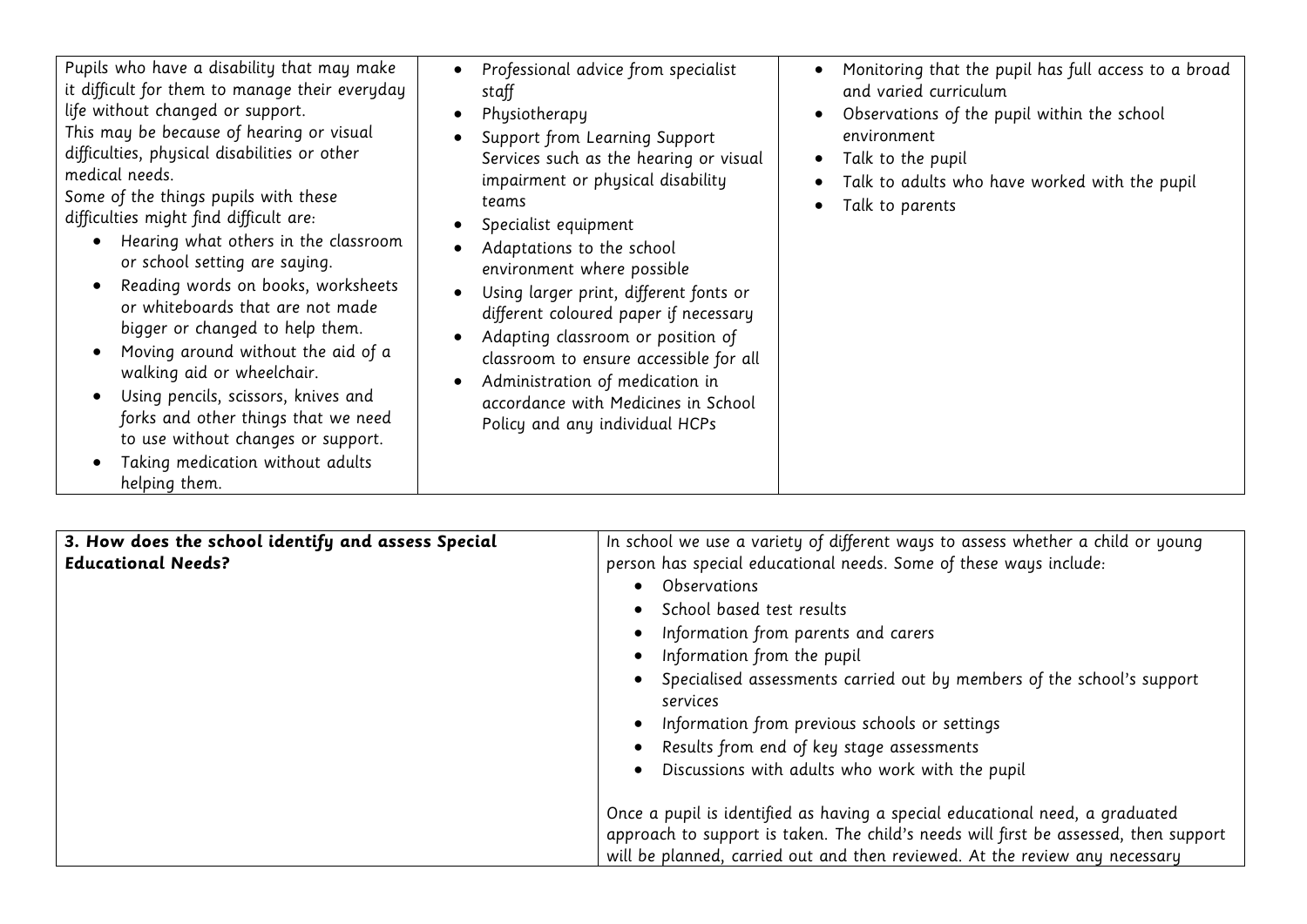| <br>$\cdot$<br>changes will<br>the<br>oupi.<br>abilitu<br>needs<br>∵the<br>the<br>to meet<br>within<br>be<br>the<br>maae<br>الن |
|---------------------------------------------------------------------------------------------------------------------------------|
| and<br>cademu<br>expertise.<br>--<br>resources                                                                                  |

| $\mid$ 4. How do the school know how much progress is being | All Pupil's progress, including those pupils with special educational need, is tracked |
|-------------------------------------------------------------|----------------------------------------------------------------------------------------|
| made by pupils with Special Educational Needs?              | using the school's assessment tracking system. Pupils are assessed regularly using     |
|                                                             | teacher marking, observations and questioning as well as more formal assessments       |
|                                                             | such as curriculum tests and standardised tests. For pupils with special educational   |
|                                                             | needs we set individual targets that are reviewed at least three times a year. This    |
|                                                             | helps the school to monitor how well interventions are working. The progress each      |
|                                                             | pupil is making is discussed at pupil progress meetings with the class teacher,        |
|                                                             | phase leader and SENCO each term.                                                      |

| 5. What extra-curricular activities can a pupil with Special | All pupils have access to our extra-curricular activities. Where appropriate and    |
|--------------------------------------------------------------|-------------------------------------------------------------------------------------|
| Educational Needs access at school?                          | possible, adjustments will be made to ensure all pupils and young people with       |
|                                                              | special educational needs are fully included in these activities. We encourage      |
|                                                              | parental support to ensure that this happens, but do not exclude pupils with SEN if |
|                                                              | $\mid$ this is not possible.                                                        |

| 6. What training does the staff in school have in relation to<br>pupils with Special Educational Needs? | In our school all staff are involved in supporting pupils with special educational<br>needs and so we make sure that staff have training to help them do this.<br>Some support staff are trained in specialist areas e.g. Speech and Language,<br>Emotional Well-being, Social Communication. |
|---------------------------------------------------------------------------------------------------------|-----------------------------------------------------------------------------------------------------------------------------------------------------------------------------------------------------------------------------------------------------------------------------------------------|
|                                                                                                         | Staff are trained regularly according to the needs of the children in school<br>including training such as Manual Handling, Epilepsy and other specific medical<br>conditions.<br>Regular Staff Meetings or INSETs update all teaching staff of strategies appropriate<br>to SEN pupils.      |

| $\mid$ 7. How do the school get more specialist help for pupils if | $^\mathsf{t}$ In our school if we feel a pupil needs more specialist help we can work with the |  |
|--------------------------------------------------------------------|------------------------------------------------------------------------------------------------|--|
| they need it?                                                      | following people to get this.                                                                  |  |
|                                                                    | Educational Psychologist                                                                       |  |
|                                                                    | Speech and Language Therapist                                                                  |  |
|                                                                    | Learning Support Service - Visual/auditory Impairment team                                     |  |
|                                                                    | Social Communication Services                                                                  |  |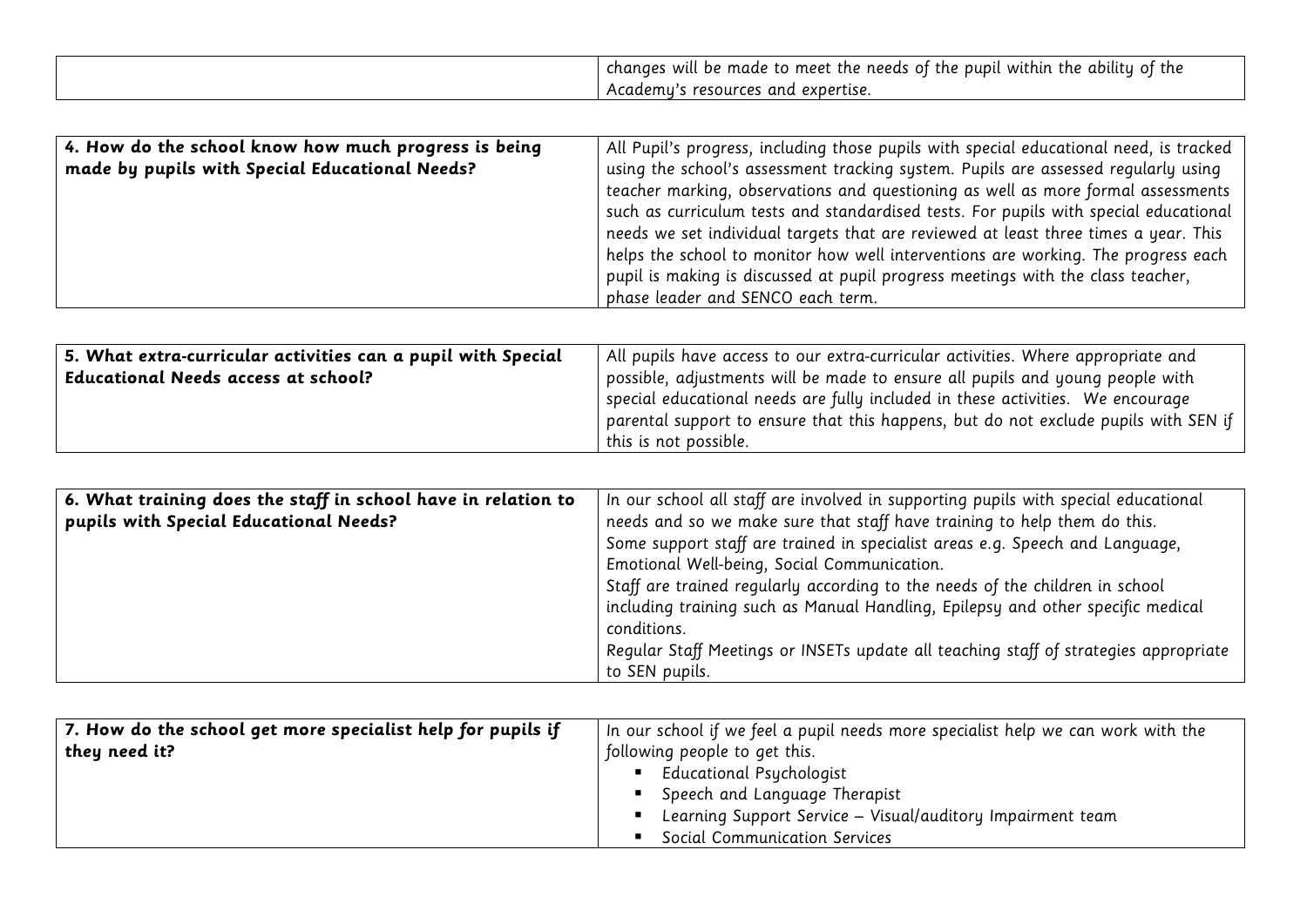| School Nurse            |
|-------------------------|
| Behaviour Support       |
| Bereavement Counselling |
| CAMHS                   |

| 8. How are parents of pupils with Special Educational Needs<br>involved in the education of their child? | Our school has an open door policy to parents ensuring we are always<br>approachable so parents feel involved in the education of their child.<br>In addition, our school aims to regularly involve parents in the education of their<br>child through a variety of different ways including:                                                                                           |
|----------------------------------------------------------------------------------------------------------|-----------------------------------------------------------------------------------------------------------------------------------------------------------------------------------------------------------------------------------------------------------------------------------------------------------------------------------------------------------------------------------------|
|                                                                                                          | Regular meetings<br>Target setting so parents can see what their child is working on next<br>Home/school books to inform parents of important information<br>Regular curriculum letter to inform parents of what will be going on during<br>the term<br>Home reading records<br>Information on the school website<br>Parents' evenings<br>Parents' views on IEP/Annual Review documents |

| 9. How are pupils with Special Educational Needs involved in | We aim to involve all children in our school in the evaluations and implementation |
|--------------------------------------------------------------|------------------------------------------------------------------------------------|
| their own education?                                         | of their own education. For children with Special Educational Needs we use a       |
|                                                              | variety of strategies to support this including:                                   |
|                                                              | • Child or young person's target review meetings                                   |
|                                                              | Involve child in setting their own targets<br>$\bullet$                            |
|                                                              | • Self-assessment at the beginning and end of learning                             |
|                                                              | Having a range of equipment available for the child to choose to use               |
|                                                              | Ensuring the child works with a range of different partners<br>$\bullet$           |
|                                                              | Ensuring the child has a designated adult to go to if they need help<br>$\bullet$  |
|                                                              | Communication cards                                                                |
|                                                              | Visual timetables<br>$\bullet$                                                     |
|                                                              | Personalised work stations                                                         |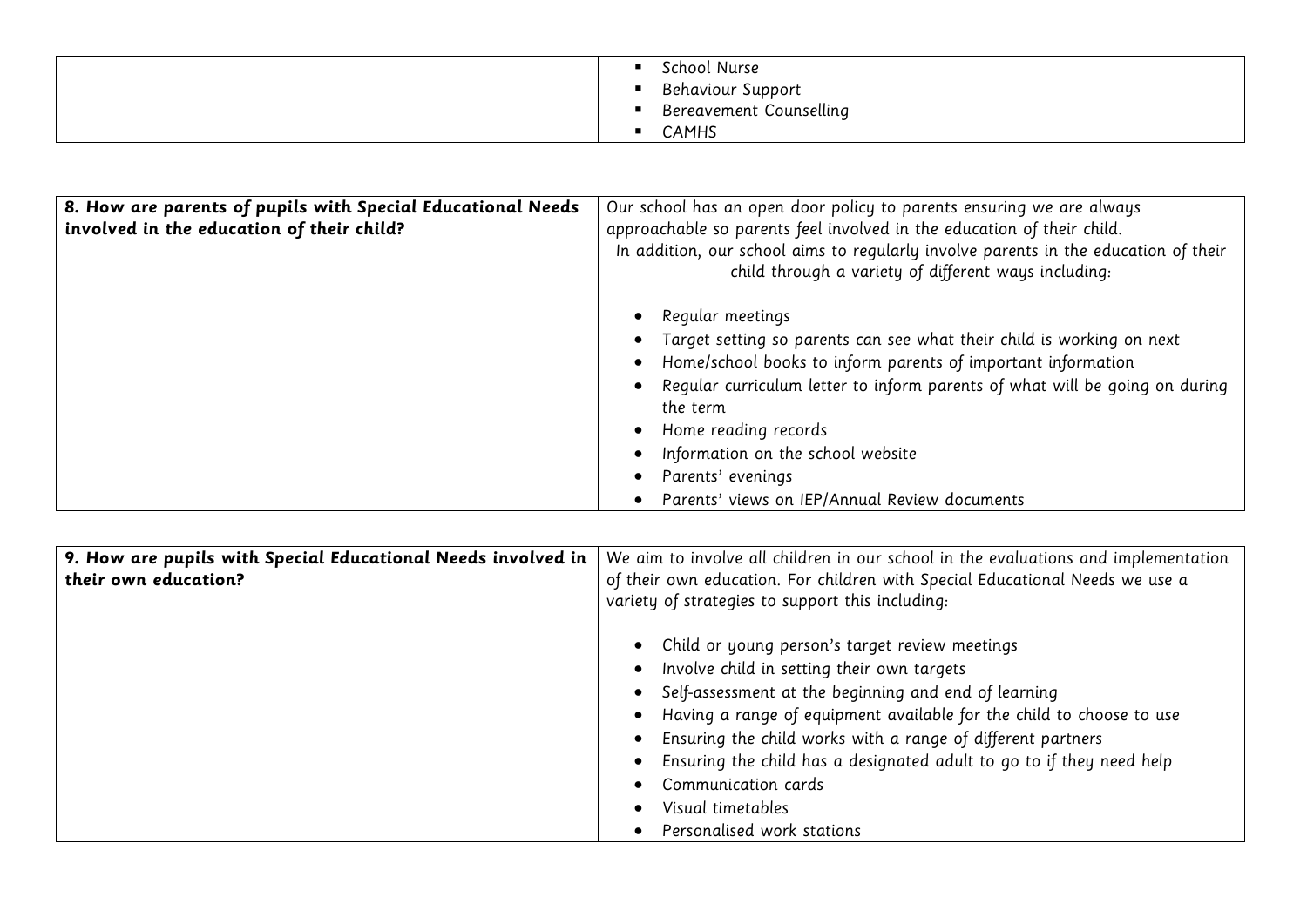| 10. If a parent of a child with Special Educational Needs has  | Occasionally we do not reach the expectations of parents for their child. In these |
|----------------------------------------------------------------|------------------------------------------------------------------------------------|
| a complaint about the school, how does the academy council $ $ | instances we encourage parents to discuss the matter first with the class teacher. |
| deal with the complaint?                                       | If parents are not satisfied then the school complaints procedures can be found on |
|                                                                | the Academy website or a hard copy can be obtained from the Academy Office.        |
|                                                                | This procedure will then be followed.                                              |

| 11. How does the academy council involve other people in    | In our academy we have an academy councillor who is responsible for special           |
|-------------------------------------------------------------|---------------------------------------------------------------------------------------|
| meeting the needs of pupils with special educational needs, | educational needs. Her name is Paula Binni Her job is to meet with the SENCO          |
| including support for their families?                       | regularly. In these meetings the SEN councillor makes sure that pupils and families   |
|                                                             | are being supported by the right services from in and outside of school. The          |
|                                                             | Academy councillors will also visit the school termly, observe what happens in        |
|                                                             | classrooms and meet with class teachers, support staff and pupils, reporting on       |
|                                                             | pupil progress including SEN. In addition the Principal and SENCO report to the       |
|                                                             | Academy Council at Academy Council meetings so that the Academy Council is            |
|                                                             | aware of how special educational needs are being supported in the academy and         |
|                                                             | how well this support is working. The academy councillors will challenge, support     |
|                                                             | and advise the Principal if appropriate provision isn't being made.                   |
|                                                             | The AC Conference, held once per year by Oasis, includes up to date info and training |
|                                                             | about SEN                                                                             |

|                                                             | The first point of contact for a parent if they want to discuss                    |
|-------------------------------------------------------------|------------------------------------------------------------------------------------|
| 12. Who are the support services that can help parents with | something about their child would be the class teacher and then the SENCO.         |
| pupils who have Special Educational Needs?                  | Often links with the TA responsible for Social Skills and Emotional Well-being are |
|                                                             | encouraged as a bridge between the Academy and parents.                            |
|                                                             | An independent service is available to parents should they wish.                   |
|                                                             | This is known as the Parent Partnership Service and details can be                 |
|                                                             | obtained from the academy.                                                         |
|                                                             | https://www.havering.gov.uk/Pages/ServiceChild/Parents-in-partnership-service.aspx |
|                                                             | The SENCO is also able to signpost parents to a number of other support services   |
|                                                             | within Havering.                                                                   |

| 13. How do the school support pupils with Special | $^\text{!}$ We aim to make times of transition as easy as possible for the pupils in our academy.              |
|---------------------------------------------------|----------------------------------------------------------------------------------------------------------------|
| <b>Educational Needs through transition?</b>      | When starting at our academy we usually:                                                                       |
|                                                   | Meet with the pupil and their parents to talk about their needs and answer any<br>questions about our academy. |